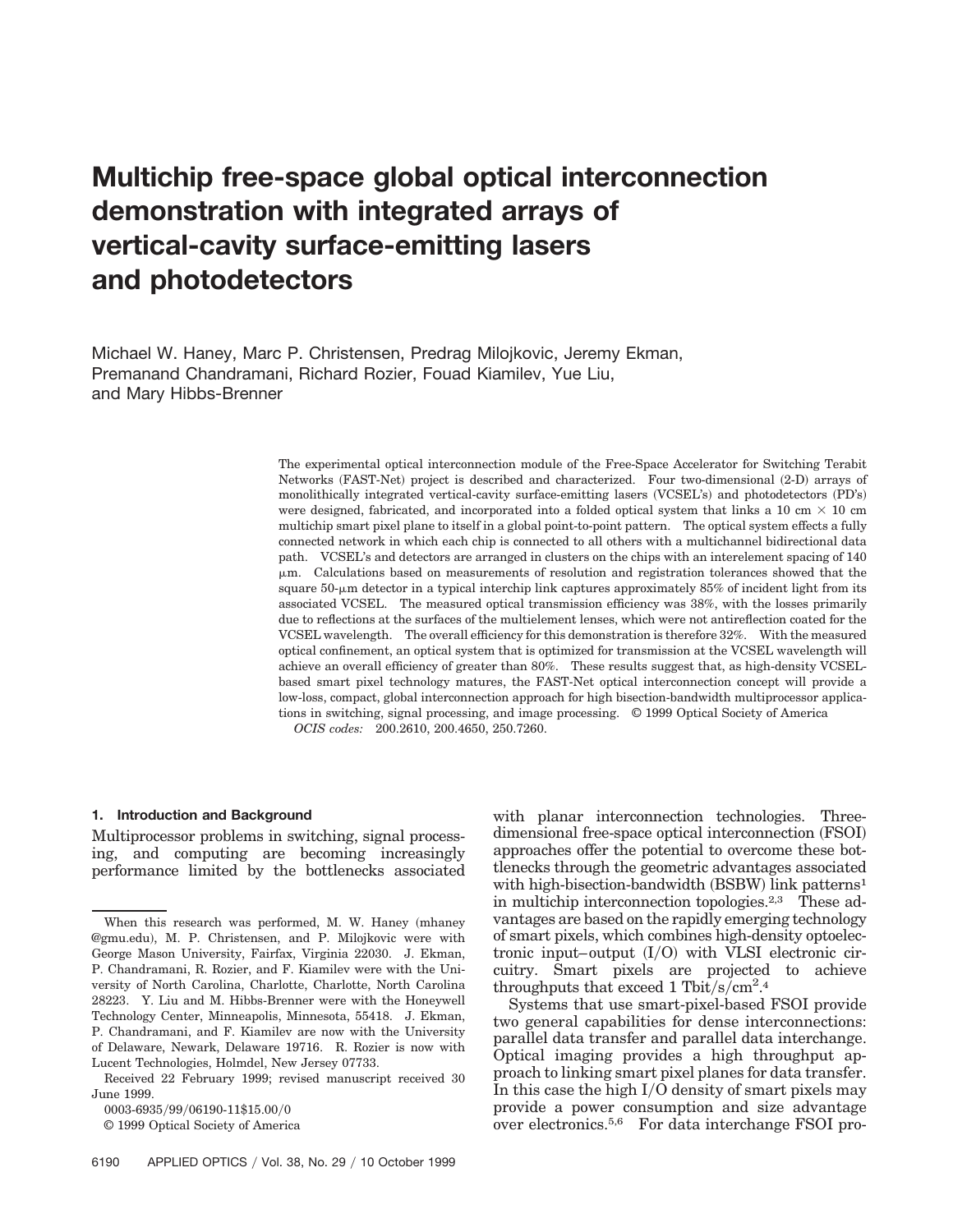vides the additional ability to perform spatial data partitioning and interleaving, which is useful in space-variant link interconnection patterns such as the perfect shuffle7 and other global permutation patterns. These link patterns are inherently difficult to implement in planar interconnection technologies, because they have high BSBW's.

In multiprocessor architecture design there is typically a direct trade-off between minimum BSBW and latency in a network. It is therefore generally desirable to implement networks with the largest minimum BSBW that can be practically achieved to solve a given problem. The ability of optical elements to interconnect large arrays in space-variant patterns, without cross talk in the medium, suggests that FSOI techniques are particularly promising for problems with high BSBW. For architectures that benefit from a network BSBW in the terabit/second regime, free-space optical interconnects have a marked advantage.<sup>2,3</sup> Therefore globally interconnected multichip smart-pixel-based architectures have the potential to reap the full benefits of FSOI.

In this paper we describe an experimental demonstration of a smart-pixel-based optical interconnection module currently being developed under the Free-Space Accelerator for Switching Terabit Networks (FAST-Net) project. Our focus in this paper is on optomechanical and optical characterization of the initial prototype, which comprises the integration of four 2-D arrays of monolithically integrated verticalcavity surface-emitting lasers (VCSEL's) and metal– semiconductor–metal (MSM) photodetectors (PD's) with a multichip global optical interconnection system. Section 2 provides an overview of the FAST-Net concept. The distinguishing features and smart pixel functionality are highlighted. As a motivation for the experiments the technical challenges to implementing the concept are also outlined in Section 2. Section 3 details the key elements of the experimental module. These elements include the integrated VCSEL–MSM detector arrays, VCSEL drivers, smart pixel emulation boards, the optomechanical alignment subsystem, and the optical interconnection subsystem. The experimental results are presented in Section 4. The experiments focused on the characterization of the optical interconnection system, including measurements of adjacent channel separation, optical transmission, and detector collection efficiency of the multielement refractive– reflective system. As described in Section 4, the FAST-Net prototype exhibits resolution and registration accuracies that are well matched to active element size and spacing of the VCSEL–PD arrays. Furthermore, the system's overall transmission efficiency is limited only by reflective losses of the refractive elements, which can be compensated with an antireflection (AR) coating in an optimized system. Section 5 is a conclusion that summarizes the effect of the experimental results and discusses plans for the next phase of the FAST-Net evaluation.



Fig. 1. Schematic view of the FAST-Net concept. The optical rays represent data paths by which images of clusters of VCSEL's and detectors are registered onto similar clusters on different chips. Each chip is connected to all chips in this manner. An interface at the edge of the multichip substrate enables high bandwidth into, and out of, the module. The inset depicts a magnified view of the IyO pattern for one of the SPA chips, partitioned into 16 clusters of VCSEL's (dots) and PD's (squares).

## **2. FAST-Net Concept Overview**

Figure 1 is a schematic depiction of the FAST-Net optical interconnection approach. A key distinctive feature of the concept is that all smart-pixel-array  $(SPA)$  devices are distributed across a single multichip plane, $8$  such as a multichip module (MCM) or a printed circuit board  $(PCB)$ . The SPA chip array is linked to itself through an optical system made up of an array of matched lenses and a mirror. The optical system effects a global point-to-point interconnection pattern in which images of spatially separated clusters of VCSEL's and detectors on any SPA chip are overlaid onto similar clusters at every other SPA chip on the substrate. The clusters are patterned such that the image of the VCSEL array in a cluster registers onto the associated PD array within the other cluster, and vice versa. Every chip is therefore connected to all other chips with a bidirectional parallel data path, whose throughput is determined by the size and the density of the clusters of VCSEL's and detectors (i.e., how many links per cluster) and the rate at which the signals are transmitted over individual links.

Each SPA chip is a hybrid complementary metal- $\alpha$ xide semiconductor  $\left(\frac{CMOS}{GaAs}\right)$ device. The silicon CMOS electronic chip is area bump bonded to the GaAs array of emitters and detectors. The GaAs IC comprises a spatially interleaved array of VCSEL's and MSM PD's. The CMOS chip contains the drivers, receivers, and digital logic associated with the routing, electronic  $I/O$ , and computational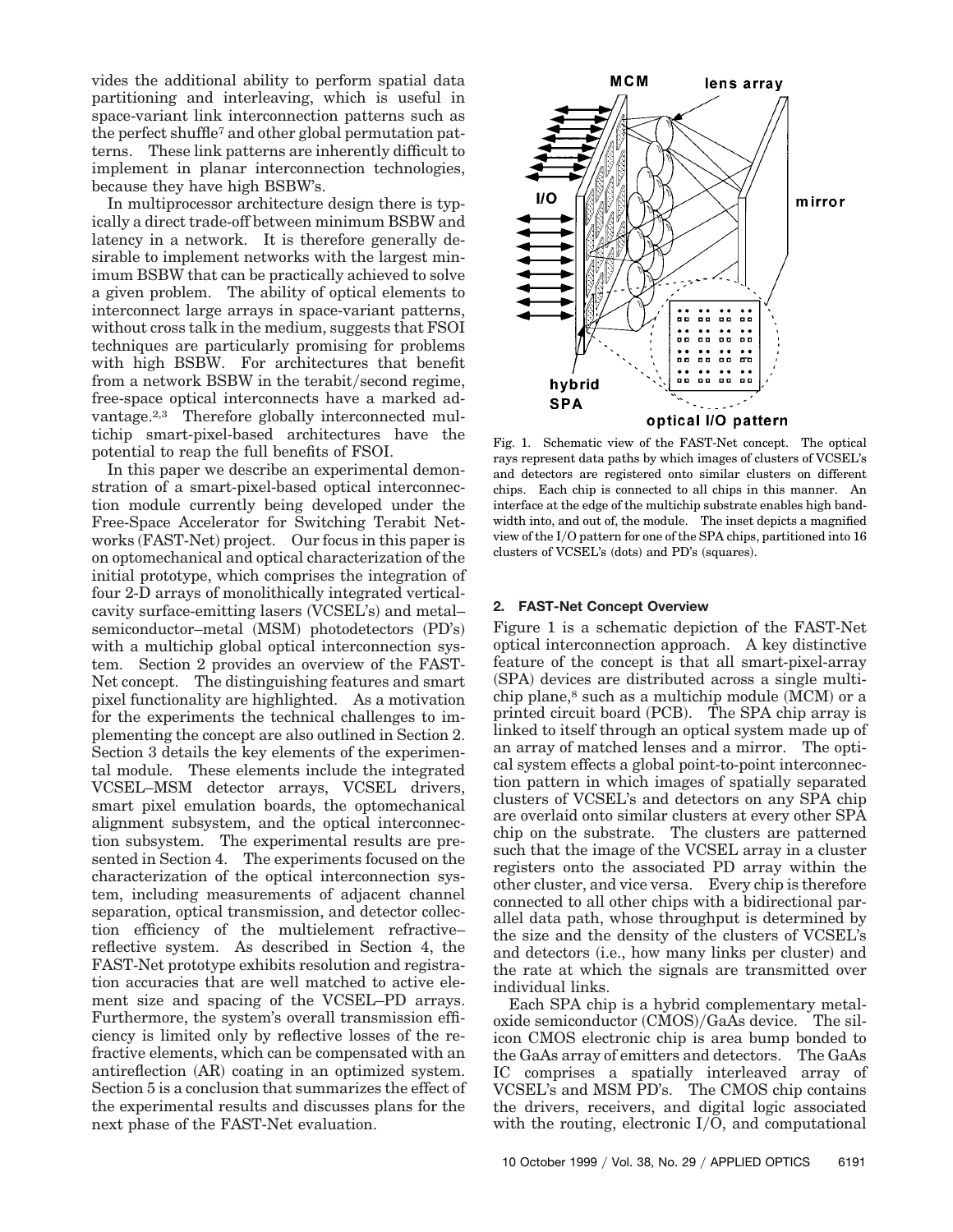elements of the architecture. The optoelectronic  $I/O$ elements are arrayed in a self-similar grid of clusters<sup>9</sup> of interleaved VCSEL's and detectors. Previous experiments, which used etched photomasks to emulate the multichip array of sources and detectors, demonstrated sufficient optical resolution and registration across the entire multichip array to accommodate element sizes of  $\sim$ 25  $\mu$ m and element-to-element spacing within clusters as small as  $\sim$ 100  $\mu$ m.<sup>10</sup> Each cluster may eventually contain many VCSEL's and detectors that operate at rates of  $\sim$ 1 Gbit/s, thus leading to a large aggregate bandwidth between each pair of chips in the array. The density of devices and the cluster area determine the number of VCSEL– detector pairs in each cluster. The cluster area is determined by the geometric constraints of the optics.10 With proper optical design there is potential for a massive amount of internal BSBW in the system depicted in Fig. 1. For example, if each SPA chip achieves an aggregate  $I/O$  capability of 1 Tbit/s, then the total BSBW capacity of the system depicted in Fig. 1 is 8 Tbit/s for the 16-chip SPA arrangement.

It is envisioned that the basic FAST-Net module, as depicted in Fig. 1, will be coupled to external nodes through an optical or electrical interface around the periphery of the multichip substrate. This external IyO bandwidth, although large, will be some fraction of the internal bisection bandwidth of the module. The exact relationship between the internal and the external bandwidth will depend on how the internal bandwidth is partitioned to meet the switching requirement of the application.

There are several significant challenges in establishing the feasibility of the FSOI system depicted in Fig. 1. First, 2-D arrays of VCSEL's and MSM detectors must be used to emulate the eventual  $I/O$  of full hybrid SPA's. Second, multiple 2-D arrays must be positioned to emulate the high-precision placement expected of eventual MCM packaging. Third, the optical system must be precisely aligned to the arrays to effect the global interconnection pattern with high resolution and registration accuracy. Such an evaluation is complicated by the off-axis and wide-field-of-view nature of the multilens reflective global interconnection system and the inherent small feature size of the interconnected devices. The link design and I/O density of the eventual interconnection module will be determined from data gathered from the initial experiments described in this paper. The following sections describe the experimental module, the measurements carried out, and the interpretation of the results.

## **3. Experimental Module Description**

The primary focus of the experiments described in this paper is on the incorporation of multiple arrays of monolithically integrated VCSEL–PD arrays into the FAST-Net optical module in a manner that emulates the operation of the eventual SPA devices. To this end the VCSEL–MSM arrays are packaged and operated on separate small PCB's that are positioned together in the optical system to emulate a single



Fig. 2. Schematic depiction of FAST-Net experimental system. Each of four smart pixel emulator cards contains a 2-D array of clustered VCSEL–MSM detector pairs. These arrays are precisely positioned under lenses of the global interconnection optics to emulate the positioning accuracy that is achievable with current chip pick-and-place technology. The emulator cards also contain driver and receiver IC's and a controller FPGA.

MCM or PCB substrate. In the experimental system, depicted in Fig. 2, as many as four PCB's, each containing a VCSEL–MSM detector array, are positioned in the active plane of the system. These small daughter boards perform two functions. First, driver, receiver, and control logic [in the form of a field programmable gate array  $(FPGA)$ , which emulate the functions of smart pixel  $I/O$  signals, are contained on each chip's board. Second, each daughter board is mounted onto an individual multiaxis micropositioning stage, which allows for the chips to be positioned precisely in the smart pixel plane for alignment. The chip positioning tolerances in the system correspond to the placement accuracy achievable with state-of-the-art chip pick-and-place equipment  $($ which achieves placement accuracy of the order of 10  $\mu$ m). This accuracy is necessary because precise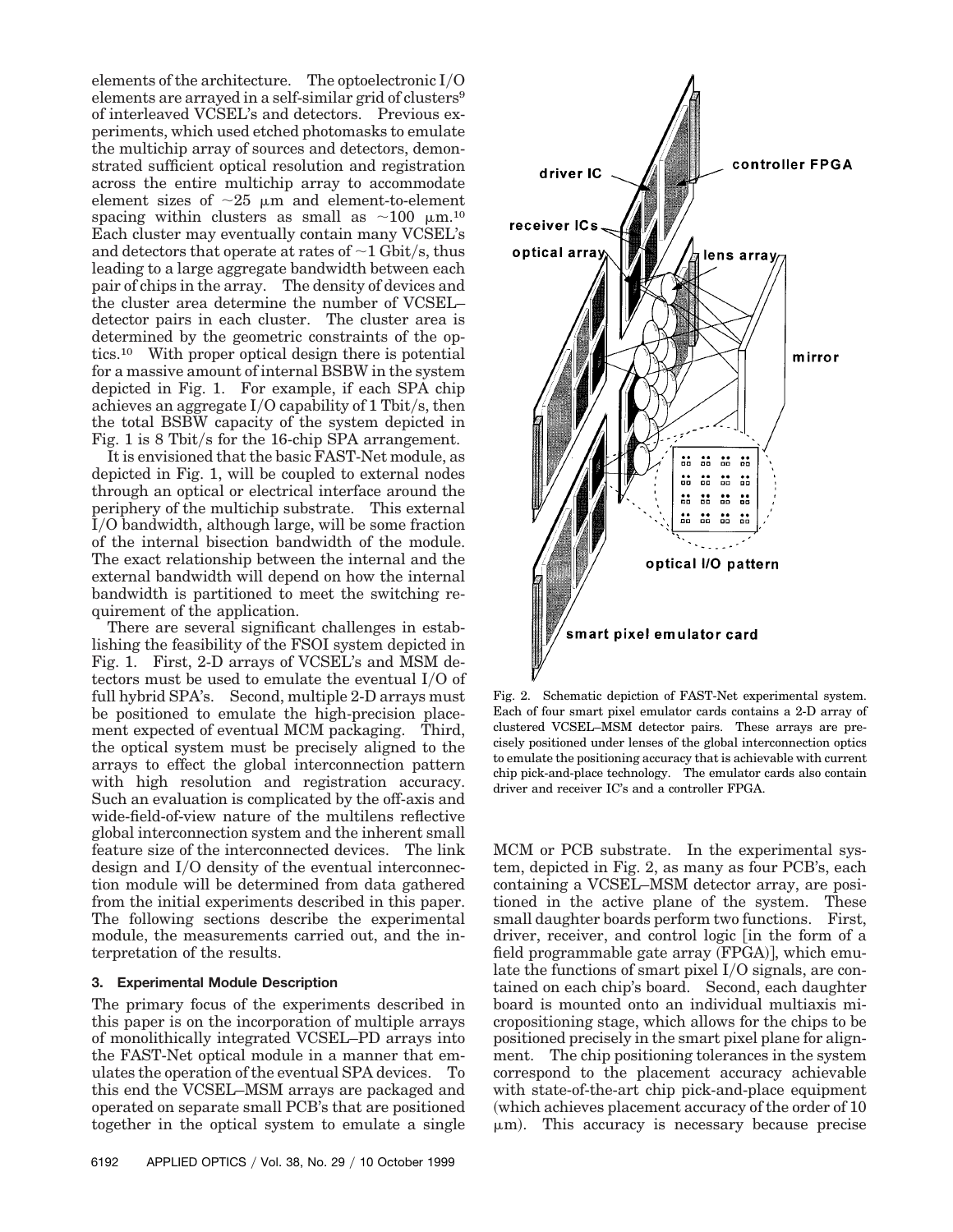registration is needed across the entire multichip array of microlaser sources and detectors. Although the multichip plane is not completely populated in this experiment (this would require 16 SPA chips to be spaced more closely than the PCB's allow), the prototype still serves to fully characterize the alignment of the system. This is because the interchip links of the global interconnection pattern between the nearest (same chip) and farthest (corner-tocorner chips) may be evaluated simultaneously with this system. Wide-angle, flat-field  $f/1.12$  lenses are used for the interconnecting optics, and the cornerto-corner cluster imaging arrangement of the prototype almost fully exploits the wide range of angular ray deflections needed in the system.

The interleaved 2-D arrays of VCSEL's and PD's in the prototype are arranged in clusters. The clusters are arranged in a pattern that is self-similar to the  $4 \times 4$  lens array pattern.<sup>9</sup> The 16 lenses are arrayed on a center-to-center spacing of 1.7 cm. Since there are 16 lenses, each VCSEL–MSM chip contains an array of 16 clusters. On the chip the cluster-tocluster spacing is  $800 \mu m$ . As shown in the magnified inset of Fig. 2, each cluster in the experimental system consists of a square array of 2 VCSEL's and 2 detectors, with a closest element spacing of 140  $\mu$ m within the square four-element cluster. The VCSEL–MSM fabrication process does not limit the number of elements in a cluster in this system. In the present experiments the number of elements in each cluster is limited by the density of the wire-bond pads at the periphery of each chip. The cluster pattern for these experiments was designed to evaluate the small intracluster element spacing and relatively large interchip cluster imaging distances across several chips simultaneously. In the eventual system, area bump bonding will be used. Since there will be no peripheral interconnection density limitation, it is hoped that VCSEL–MSM cluster sizes will be large enough to accommodate  $\sim$ 1024 elements/chip. With such chips a 16-chip–16-cluster design may therefore have clusters that contain a total of  $1024/$  $16 = 64$  VCSEL–MSM pairs.

The optical system is aligned such that the image of each chip's clustered pattern is divided into 16 subimages (one for each cluster), each cluster's image registered onto a similar cluster on a separate one of the 16 chips. Thus the images of the two VCSEL's of a cluster are made to fall on the two detectors of the associated cluster on one of the chips. Conversely, the two VCSEL's of the associated cluster are imaged onto the two detectors of the first cluster. All 16 chip locations are connected in this manner. Thus the FAST-Net optical interconnection system functions as a fully connected network, in which each chip location is connected to every other with a bidirectional data path, which uses a cluster of two VCSEL's and MSM's on each chip. The optical system may also be viewed as a bidirectional shuffle system that performs a 16-shuffle on the pattern of  $16 \times 16$  clusters in the system. In this case each multielement cluster may be considered to be a node of the 16-shuffle.

As depicted in Fig. 2, the prototype system integrates three key technology areas. CMOS electronic emitter driver circuitry, receiver circuitry, and control logic are used as the electronic portions of the SPA emulator boards. GaAs VCSEL–PD arrays are fabricated and packaged to emulate the SPA I/O arrays. These electronic and photonic elements are incorporated into the optical interconnection module by use of optomechanical techniques to emulate the precise alignment of a single multichip substrate to the global optical interconnection system. Subsections 3.A–3.C detail these three key elements of the prototype.

# A. Electronic Driver, Receiver, and Control Boards

The area-bump-bonded smart-pixel MCM module depicted in Fig. 1 is emulated in the experimental system by small PCB's with discretely packaged VCSEL–PD arrays (which are described in Subsection 3.B), CMOS VCSEL driver integrated circuits  $~(IC's)$ , CMOS receivers IC's, and FPGA's, as depicted in Fig. 2. The eventual flip-chipped smart pixel processor will contain all the CMOS circuitry (including data processing) in addition to the VCSEL–PD arrays.] One PCB is used for each emulated SPA. The emulator boards are small enough to permit as many as four to be positioned in the system at the same time, as depicted in Fig. 2. Test patterns for the VCSEL arrays are loaded onto each daughter card from the central motherboard before each test. Additionally, daughter cards are programmed to transmit selected receiver outputs back to the motherboard for display. This arrangement permits all point-to-point optical links in the global multichip interconnection pattern to be evaluated individually or in arbitrary groups selected by the operator.

The logical elements of the FAST-Net demonstrator system consist of five FPGA's: one master controller and four slave FPGA's. With this configuration, the logical operations used to test the system are completely programmable. Each slave FPGA has dedicated connections to every receiver and driver being used on its own card and can therefore be programmed to send, receive, and manipulate the optical data. It can also receive data or instructions from the motherboard and report back to the motherboard electronically.

The slave FPGA can drive the VCSEL array through the VCSEL driver ASIC. The optical signals generated by the VCSEL's pass through the optical system and land on the PD's. Photocurrent signals generated by the PD's are converted into digital CMOS voltage signals by the receiver arrays on the daughter cards. These signals are then used to drive FPGA inputs. With the logic gate, RAM capability, and the ability to reprogram the FPGA a variety of functionalities may be realized with this system. For the experiments reported here the FPGA's were programmed to facilitate optical alignment and testing of the optical channels by displaying of the logical detector outputs of the proper cluster's detectors during the alignment process.

Figure 3 shows the circuit layout of the VCSEL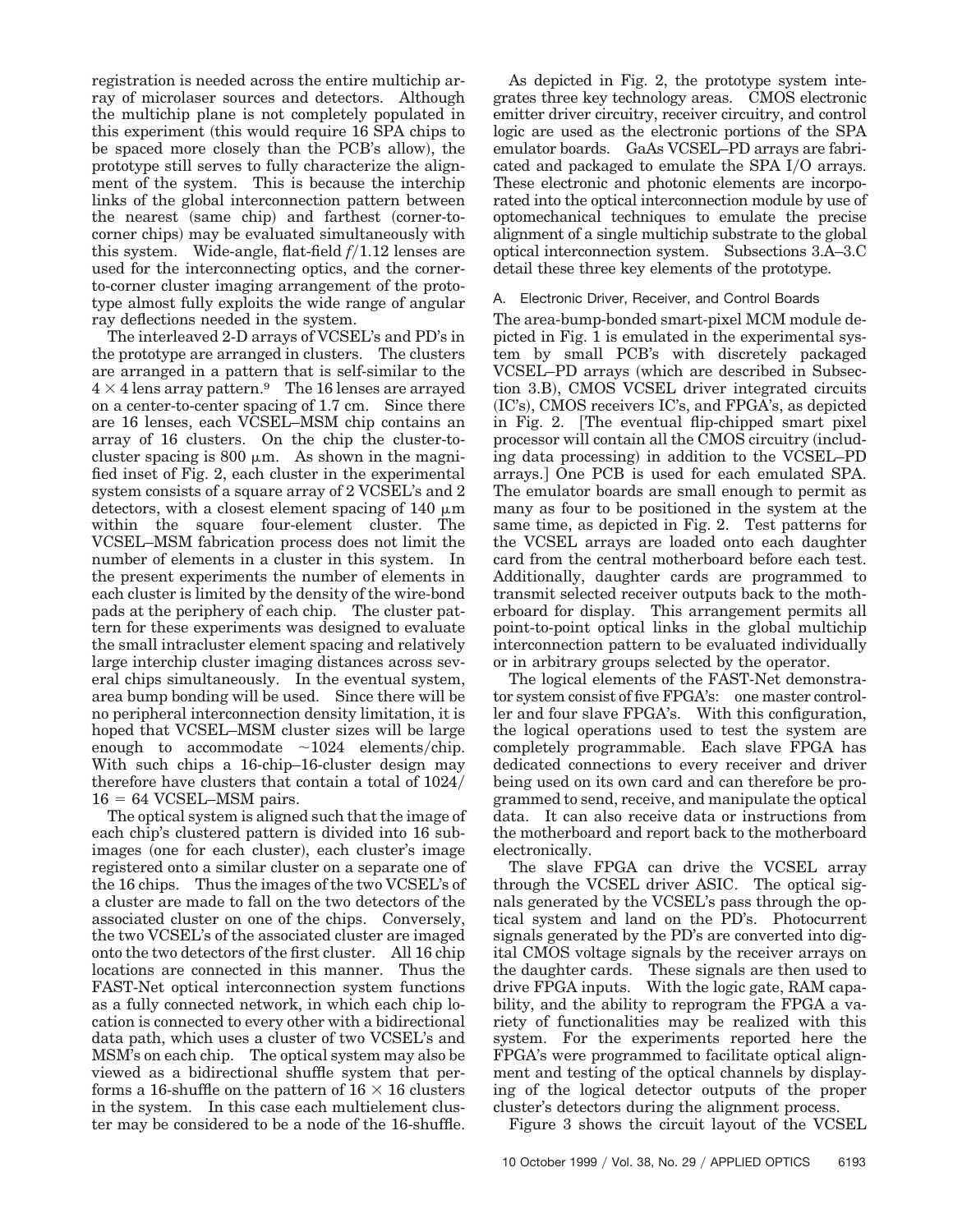

Fig. 3. VCSEL driver–test pin-out diagram. Output pads to drive the VCSEL's are located along the bottom side of the chip. The leftand the right-hand sides of the chip have input pads for CMOS-level input signals (when the chip is operated in asynchronous driver mode) and power supply connections for the VCSEL's. The top side of the chip contains digital control signals for the self-test mode.

driver–test chip, as fabricated in a  $0.5$ - $\mu$ m CMOS. The design contains ten asynchronous channel drivers, with CMOS-level inputs and current-mode outputs. Modulation and bias are adjustable over a wide range  $(0-20 \text{ mA}$  for bias and  $\pm 20 \text{ mA}$  for modulation). The chip may be operated in a self-test mode. In this mode a pseudorandom data stream is generated on chip and transmitted to the VCSEL array. An adjustable on-chip clock generator  $(150$  $MHz-1$   $GHz$ ) is used to synchronize the operation (in self-test mode). Thus the chip can test high-speed operation of the VCSEL device array without requiring high-speed signal generation equipment. Although designed to operate at several hundred megahertz, these drivers were operated at much slower speeds for the experiments reported in this paper. The electrical parasitics of the board and wire-bond connections to the VCSEL's prohibited high-speed modulation in the present experiments. This was tolerable, since high-speed operation was not required for completing the optical characterization of the FAST-Net prototype. Similar high-speed drivers will be incorporated into the next-generation FAST-Net module, which will use area solder bump bonds between the drivers and the VCSEL's to

achieve high speed. A block diagram of the VCSEL driver–test chip's operation is provided in Fig. 4. The self-test circuitry of this chip provided a convenient bit pattern for optical link analysis.

#### B. Monolithically Integrated VCSEL–MSM Arrays

A schematic cross section of the integrated device structures is shown in Fig. 5. The VCSEL structure is grown by metal-organic chemical-vapor deposi- $\lim_{n \to \infty}$  It consists of a bottom mirror stack (grown directly on the semi-insulating GaAs substrate), an *n*-type doped contact layer, multiple-quantum-well active layers, and a typical *p*-type top mirror stack. The MSM PD structure is fabricated on top of a 1.5-mm cap layer of undoped GaAs and uses WSi*<sup>x</sup>* for the Schottky metal of the interdigitated fingers. This cap layer is selectively etched by a wet chemical process to prepare the other  $I/O$  sites for  $VCSEL$ fabrication. The VCSEL active window is defined by a *p*-ohmic metal deposition and gain-guide implantation. A dry etch process is used to access the *n*-contact layer. Here an *n*-ohmic metal is deposited on the *n*-contact layer. Next, the VCSEL gain region is isolated, through ion implantation, and is pas-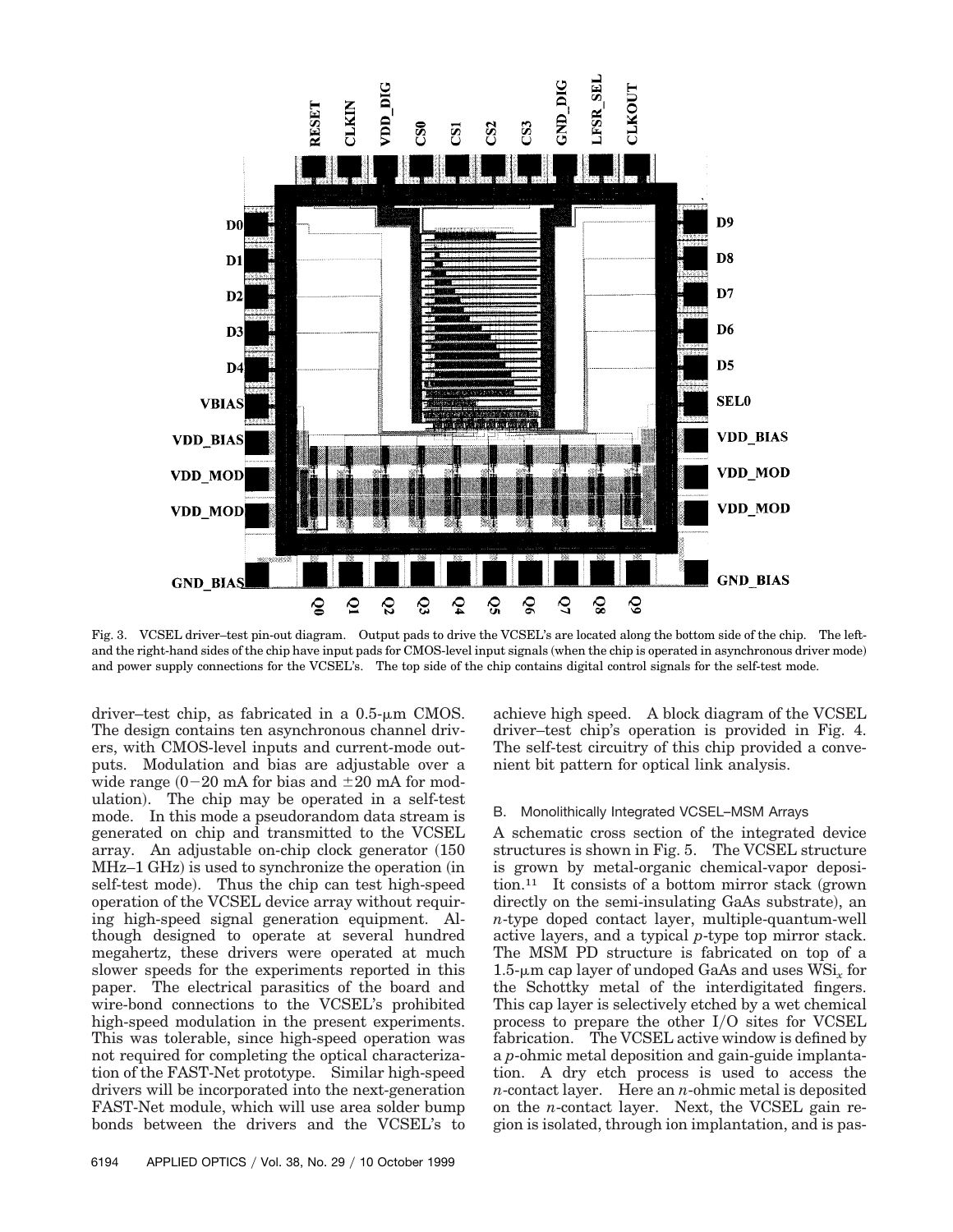

Fig. 4. Block diagram of the VCSEL driver–test IC. Each VCSEL can be driven by one of three inputs: a pseudorandom sequence that repeats after 16 bits, a pseudorandom sequence that repeats after 1024 bits, or the corresponding input pin (typically connected to the CMOS receiver IC).

sivated and insulated with polyimide. Finally, the interconnect metal is applied to the device.

A typical VCSEL in the array has a threshold current of 3.5–4 mA and a threshold voltage of 1.7–1.8 V. The maximum output power for an element exceeds 8 mW. In the experiments the devices were typically operated within the range of 0.1–2 mW. The operating wavelength of the VCSEL's is approximately 850 nm. The small signal bandwidth of a typical VCSEL



Fig. 5. Schematic device cross section showing a VCSEL–MSM detector.

was measured to be  $>9$  GHz.<sup>11</sup> The integrated MSM PD has a measured responsivity of  $0.3$  A/W (without AR coating) at  $850 \text{ nm}$ , with a  $5\text{-}V$  bias. The rise time of the detector, measured with wafer-level probing, was measured to be approximately 150 ps.

Figure 6 contains a microphotograph of the 2-D VCSEL–MSM integrated array chip designed for the FAST-Net FSOI module. The 2-D pattern of VCSEL's and PD's was designed to match the prototype optical system's field of view as determined by the lens array spacing and the  $f$ /# of the lenses. The pattern is a self-similar grid designed to make optimum use of the optical interconnect system with a multichip SPA substrate.<sup>9,10</sup> In this case the  $4 \times 4$ array of clusters of the optical  $I/O$  pattern on the chip is self-similar to the  $4 \times 4$  lens array pattern in the prototype. With this pattern, parallel optical links between chips are clustered in the same physical region in the grid. There are a total of 32 VCSEL's and 36 MSM PD's in each array. The four extra detectors, which break the repeating pattern (located in the corners of each chip), are used for alignment and cross-talk analysis in the prototype. The side of each square cluster measures  $140 \mu m$ ; thus the center detector of the corner clusters is  $\sim$ 100  $\mu$ m from the other elements of its cluster. These dimensions are typical for projected high-density VCSEL arrays. In turn, the cluster spacing 800  $\mu$ m. All of the elements have coplanar contacts that are routed to bonding pads at the periphery of the chip. The magnified inset in Fig. 6 is a SEM picture showing detail of a cluster of two VCSEL's and two detectors. The circular VCSEL elements have a confinement aperture diameter of approximately 15  $\mu$ m (as defined by the proton implantation) and a full angle divergence of  $\sim$ 15 deg. The square PD's have an active region that is 50  $\mu$ m wide.

## C. Optomechanical Interconnection System

Figure 7 is a photograph of the optical interconnection module and the associated optomechanical elements used to align the emulator boards and the optical elements for the prototype demonstration. The module comprises 16 lenses fixed in a common plane and a mirror positioned above the lenses to fold the system back on itself and achieve the global interconnection system as described above. The 16 lenses in the array are commercially available sevenelement  $f/1.12$  microprojection lenses, with a focal length of 13 mm. These lenses were specified to have a focal length tolerance of  $+1/-2\%$ . The narrow beams of the VCSEL's make it relatively simple to avoid vignetting in this wide-field-of-view, highnumerical-aperture system. This experimental prototype was configured to allow for as many as four SPA emulator boards to be incorporated simultaneously into the prototype. The physical size of the boards prevented positioning of the VCSEL–MSM arrays closer than approximately 3.2 cm from center to center. This means that immediately adjacent  $SPA$  chip locations in the MCM plane (with a centerto-center spacing of  $\sim$ 1.7 cm) cannot be evaluated,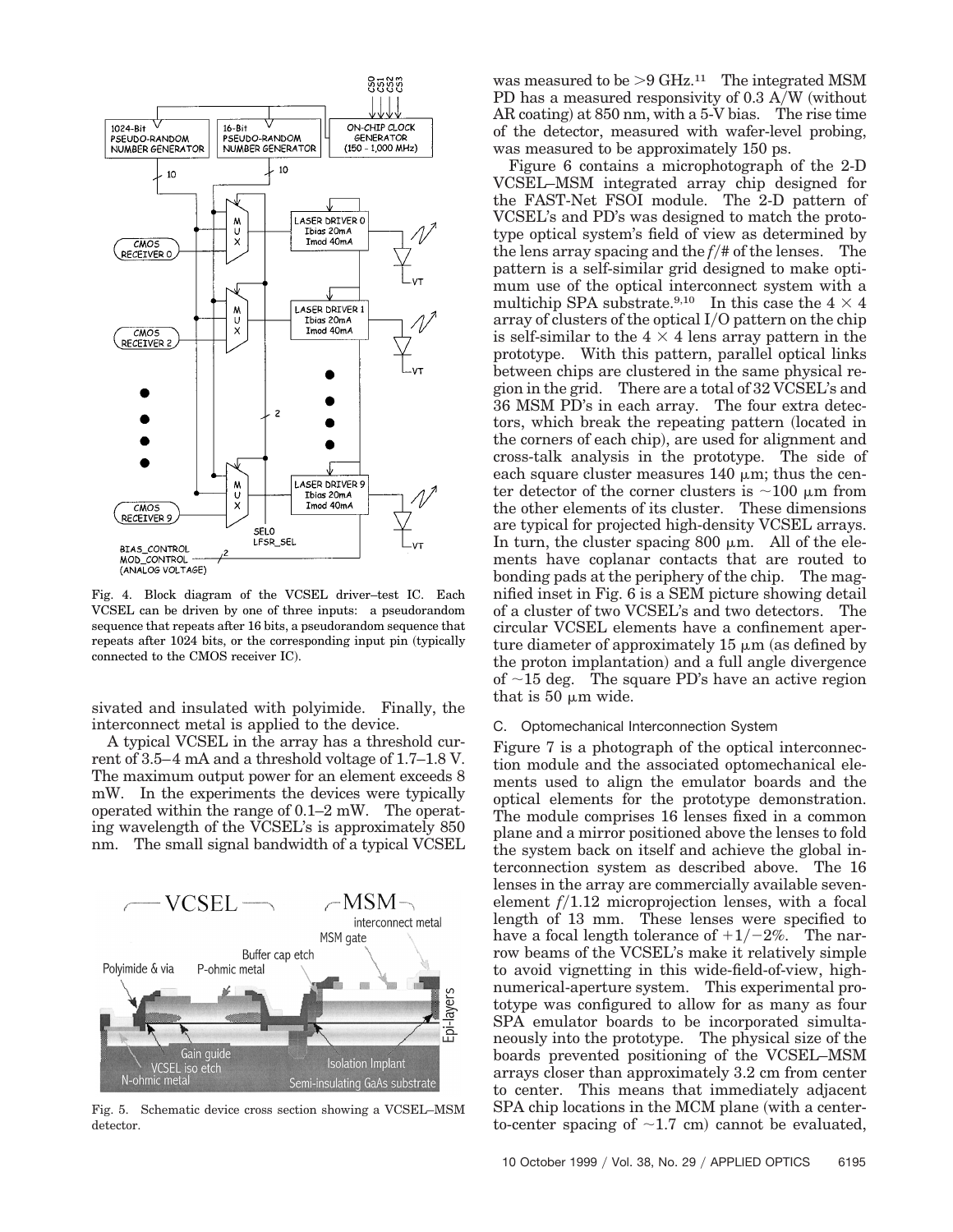

Fig. 6. Microphotograph (left-hand side) and a SEM picture (right-hand side) of a 2-D integrated VCSEL–MSM PD array chip.

but all other spacings between chips (i.e., two-chip separation, or three-chip IC, along a side or diagonal) may be evaluated. For the measurement reported in this paper the emulator boards were positioned to populate the four-corner optoelectronic IC locations of the eventual MCM system, as depicted in Fig. 2. In these positions the optical interconnection system is required to simultaneously accommodate the on-axis



Fig. 7. FAST-Net prototype evaluation system. Four daughter cards are precisely positioned beneath a  $4 \times 4$  lens array that effects the global shuffle interconnection pattern. A mirror (mounted atop the four vertical rods in the photograph) folds this pattern back onto the array. The positioned daughter cards emulate the chip placement achievable with MCM packaging technology. They contain the VCSEL–PD arrays, drivers, receivers, and control circuitry. A master controller resides on the motherboard, which is positioned to the right-hand side of the optomechanical setup in this figure. Ribbon cables connect the four daughter boards to the motherboard.

case (in which a cluster on a chip linked to itself) and the most off-axis case (in which clusters on the diagonal corner chips are linked). Such a configuration enables measurements over the extreme beam angles to provide a full evaluation of the system. The four daughter cards described in Subsection 3.A were used to mount the VCSEL–PD arrays as needed. Each daughter card, in turn, was mounted on a micropositioning assembly with  $5$  degrees of freedom  $(x, \, \cdot)$  $\gamma$ , and three angles) to emulate the high pick-andplace positioning accuracy  $({\sim}10 \mu m)$  of the flipchipped hybrid IC's on the eventual MCM module.  $Ribbon$  cables (two are visible in Fig. 7) connect the four daughter boards to a motherboard, where the master controller resides (the motherboard is visible on the table to right-hand side of the optomechanical system in Fig. 7).

The overall multichip optical  $I/O$  pattern is divided into 16 sections, one for each optoelectronic IC, with a lens above it. A lens is aligned above each VCSEL–PD array in a lens holder that affords a positioning flexibility sufficient to compensate for the specified machining tolerances of the lens barrels. As shown in Fig. 1, each IC has 16 sections corresponding to a cluster of optical  $I/O$  communicating with another optical IC of the array. As depicted in Fig. 2, the clusters used in the present experiment contain four parallel links between the two optical IC's, thereby permitting critical analysis of cross talk for the system in a dense  $(140$ - $\mu$ m separation) optical interconnection module, as described in Section 4.

#### **4. Experiments**

The overall goal of the FAST-Net module evaluation described here is to verify and quantify the capability of the macro-optical interconnection module to effect the required global interchip link pattern on the in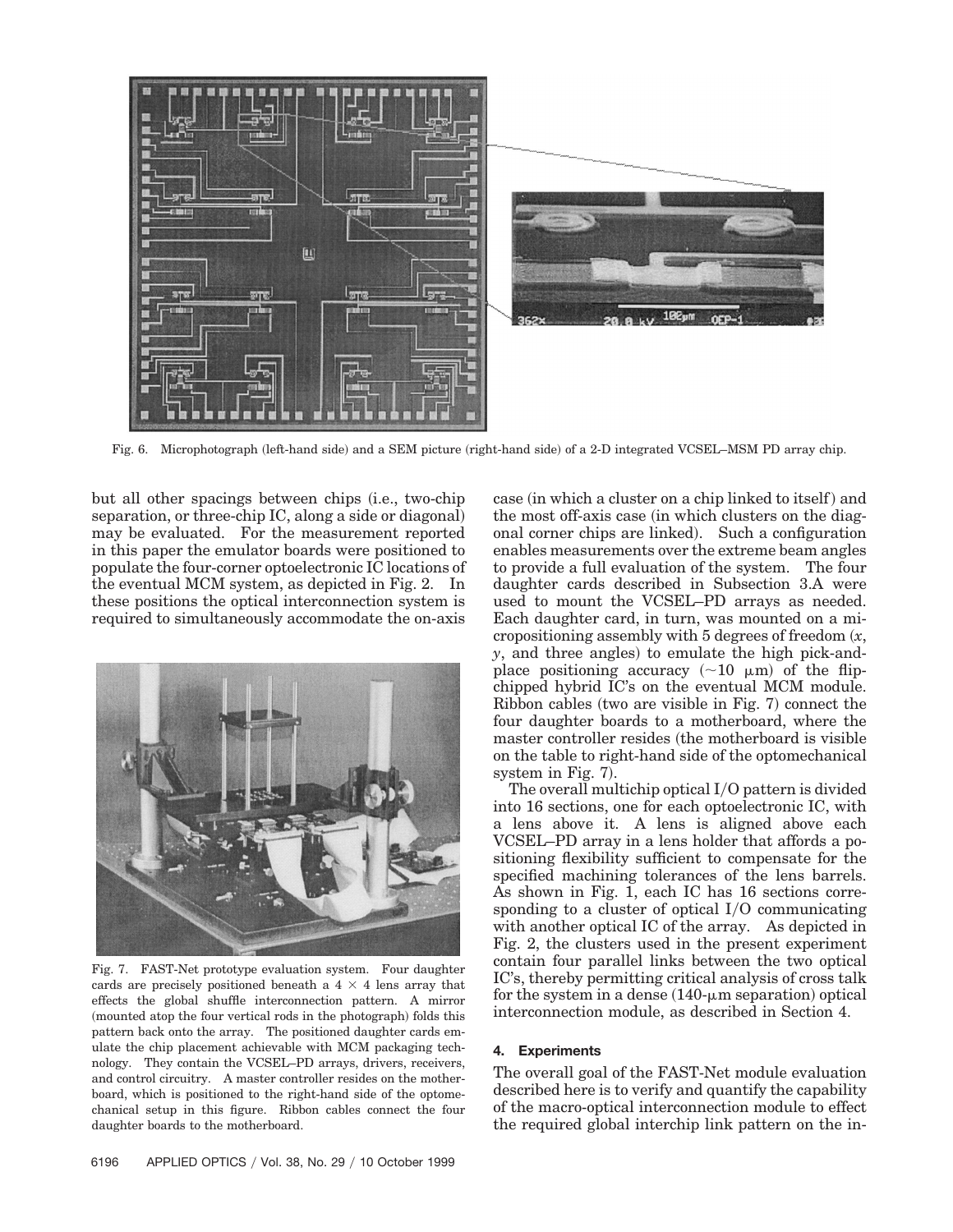terleaved arrays of VCSEL's and detectors across multiple chips in a single plane. To this end, three separate measurements are needed. First, the basic VCSEL-to-MSM optical link capability of the system must be characterized. Owing to the macro-optical reflective approach, the total path length of each link in the reflective shuffle system is approximately 30 cm in the prototype shown in Fig. 7. The ability of the system to transmit and focus the VCSEL beams after this propagation distance must be validated. This basic functional evaluation also serves to verify the operation of the analog driver and receiver circuitry and the interfacing digital logic link at the input and the output. Also, this basic channel link characterization permits the setting of appropriate bias and trigger voltages within the driver and receiver circuits. The basic channel link validation measurements and calibration were conducted with the actual prototype, with the mechanical degrees of freedom afforded in the prototype for precise positioning of a VCESL–detector pair on axis for one of the lenses in the reflective system.

The resolution and registration of the interconnection prototype play a key role in determining the achievable density of optoelectronic elements within a cluster—which is a key a parameter for determining the BSBW and therefore for predicting the overall performance of the eventual system. The second set of measurements, therefore, was implemented to characterize the prototype in terms of separation and possible optical cross talk between adjacent channels in the same cluster. These measurements require the operation of adjacent receiver channels within a cluster while one of the associated VCSEL's is toggled on and off to determine whether there is enough spatial separation to reliably trigger only the corresponding receiver circuit. In the present prototype the corner clusters of the VCSEL–MSM arrays facilitate the evaluation of cross talk between detectors that are as close as  $100 \mu m$ . This is because the extra detector in these clusters (visible in the corner clusters of the microphotograph shown in Fig.  $6$  is located in the center of the cluster. Since the elements of the clusters were fabricated on a square  $140$ - $\mu$ m grid, the additional detector in the corner clusters is located approximately 100  $\mu$ m away (as measured from center to center) from either of the other two detectors in the cluster. These measurements provide an estimate of an achievable spacing between elements and thus help to predict the eventual achievable density of the elements within a cluster.

The third set of critical measurements of the FAST-Net module is needed to characterize the overall optical efficiency of the system. The goal of these measurements is to determine the link efficiency and to identify and quantify the sources of loss in the optical system. As described below, these measurements were facilitated by use of a calibrated broadarea detector positioned at various locations in the system. Measurements of the efficiency of off-axis link paths in the global optical system indicate how

an optimized optical design will benefit the overall performance.

To accommodate the second and the third measurements, the system was configured to verify the operation of the corner-to-corner optical channels in the globally interconnected  $4 \times 4$  smart pixel chip array that will exist in the final multichip plane system. These optical channels have the largest angles of incidence in the system; they therefore represent the most challenging optical alignment. The system allows for the alignment techniques developed previously with a passive array<sup>10</sup> (a photolithographic etched mask) to be refined in an active integrated emitter–receiver scheme similar to what will be encountered in the final multichip packaged system. Subsections 4.A–4.D detail the three measurements made with the FAST-Net prototype.

## A. VCSEL–MSM Link Validation

Verifying the corner-to-corner links in the optical module required the precise placement of the optical arrays for mimicking the pick-and-place accuracy of the eventual MCM. We accomplished this by using the five axis positioning mechanics beneath each of the daughter cards. A daughter card was aligned beneath its corresponding lens such that its alignment cluster was imaged onto itself through the folded optical system. The chip is positioned such that its alignment cluster is precisely centered about the optical axis of the lens. This is the location where the eventual MCM pick-and-place machine will place the chip on a common substrate with respect to the rest of the system. When two daughter cards were positioned in this way, the interchip  $(in$ tercard) link was examined to verify that simultaneous links between clusters on distinct chips were aligned to their respective clusters on a single chip. No repositioning of the daughter cards was allowed during the verification of intercard interconnections, because the positioning equipment was used only to replace the pick-and-place accuracy of the eventual MCM. With this method links of all varieties, with the exception of neighboring chips, since the chip spacing was prohibited by the size of the daughter cards, could be verified. For these and all subsequent measurements the VCSEL's were operated without modulation to facilitate the alignment process and measurements that followed.

# B. Intracluster Optical Separation Measurements

Once the basic intercard connections were established, the dc optical intracluster channel separation ability of the prototype was characterized. To facilitate this, the VCSEL's in the link were turned on and off while corresponding detectors were examined. In this configuration it was verified that, at operational conditions, the corresponding detector was triggered whereas the detector located at a position  $140 \mu m$  away in the cluster was not. Four clusters on the chip were fabricated with a detector at the center of the square cluster  $(100 \mu m)$  diagonally from each corner). This cluster was used to measure the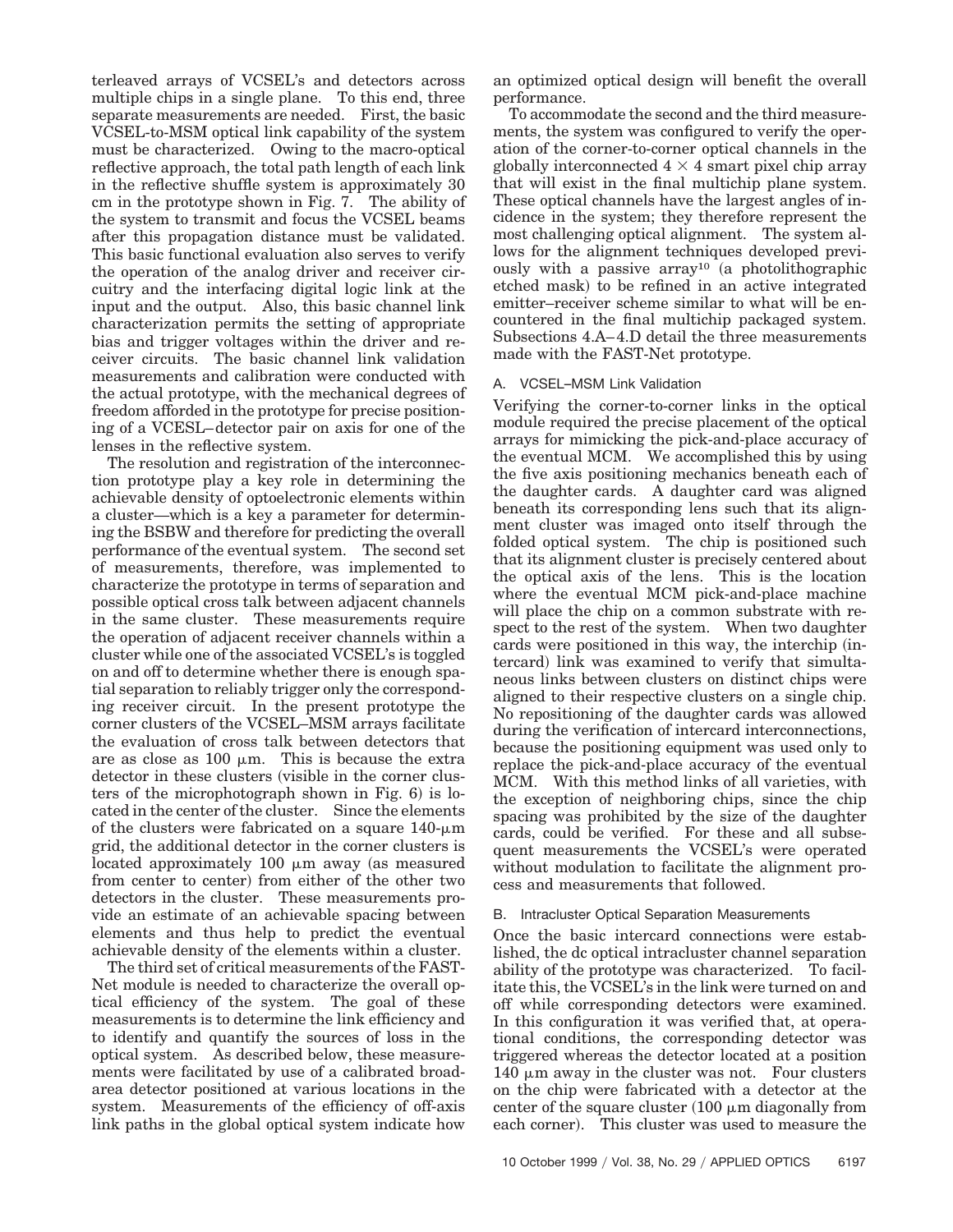cross talk at this point. This detector did not trigger when either corner link was established.

After verification of effective intracluster channel separation for the on-axis case, other intercluster (and hence interchip) link varieties were verified by use of the prototype system. This validation was carried out by means of linking simultaneously closely spaced VC- $SEL$  pairs  $(140 \mu m$  apart) on one chip with corresponding detector pairs on chips positioned across the simulated MCM. Corner VCSEL–detector pairs were chosen for this test, since they stressed the optical system, owing to the large beam angles involved. As with the on-axis measurements, these off-axis interchip links achieved sufficient optical resolution, registration, and efficiency to interconnect active interleaved arrays of VCSEL's and PD's in a system without measurable cross talk for detector separation with a cluster of 140  $\mu$ m. These measurements validated the ability of the optical system to reliably separate densely packed intracluster channels. They provide a good starting point for the design and optimization (in terms of VCSEL power and receiver sensitivity) of the eventual area-bump-bonded SPA arrays that will be operated at high rates and contain a larger number of channels per cluster. The absence of measurable dc optical cross talk between cluster elements that have only  $140$ - $\mu$ m separation suggests that the optical system achieves excellent resolution within the VCSEL cluster image across the entire field of view of the optical system. The measurements that confirmed and quantified this high resolution are detailed in Subsection 4.C.

#### C. Optical Link Efficiency Characterization

For the optical efficiency measurements, only one of the smart pixel emulator boards was inserted into the FAST-Net system and only a single VCSEL in one of the corner clusters of elements of the array was used. This configuration allowed for the insertion of a calibrated wide-area detector into various positions within the prototype to capture essentially all of the light from the single VCSEL at various positions in the system. Total optical power was measured in the planes 1, 2, and 3 shown on the cross section of the prototype system in Fig. 8. Two types of measurement were made in plane 3. In the first the wide-area detector was used as in planes 1 and 2. In the second measurement at plane 3 a  $50-\mu m$ diameter pinhole was used in front of the wide-area detector to emulate the collection aperture of the MSM detector. This pinhole was used to estimate the amount of light power captured by the detector in the prototype system. The same VCSEL was used throughout the measurements to provide uniformity of results. VCSEL output power was varied between 90 and 1.7 mW.

The measurement at plane 1 provides an absolute baseline for the power measurements. Relating this measurement to the measurement at plane 2 provides an estimate of transmission efficiency of the mirror in the system. Relating the measurement at plane 3 without the pinhole to the measurement at



Fig. 8. Cross-sectional view of the FAST-Net module showing the three positions at which optical transmission was measured with a calibrated large-area PD during operation of a single VCSEL without modulation.

plane 2 provides an estimate of the transmission efficiency of the second lens. Since the lenses in the system are nearly identical, the transmission efficiency of the first lens in the optical path may be inferred to be equal to that of the second lens. The product of the transmission efficiencies of the two lenses and the mirror is the overall optical efficiency of the system. The measurements made at the three planes were repeatable and stable. Figure 9 is graph of the measured optical efficiency of the lens and mirror elements as a function of the VCSEL output power. The figure shows that the overall efficiency is relatively insensitive to total optical power, as expected. The data show that each lens has a light power transmission efficiency of  $~68\%$ . This is consistent with the fact that the prototype uses seven-element lenses (two are cemented together)



Fig. 9. Optical transmission and collection efficiencies in the experimental system as a function of VCSEL power.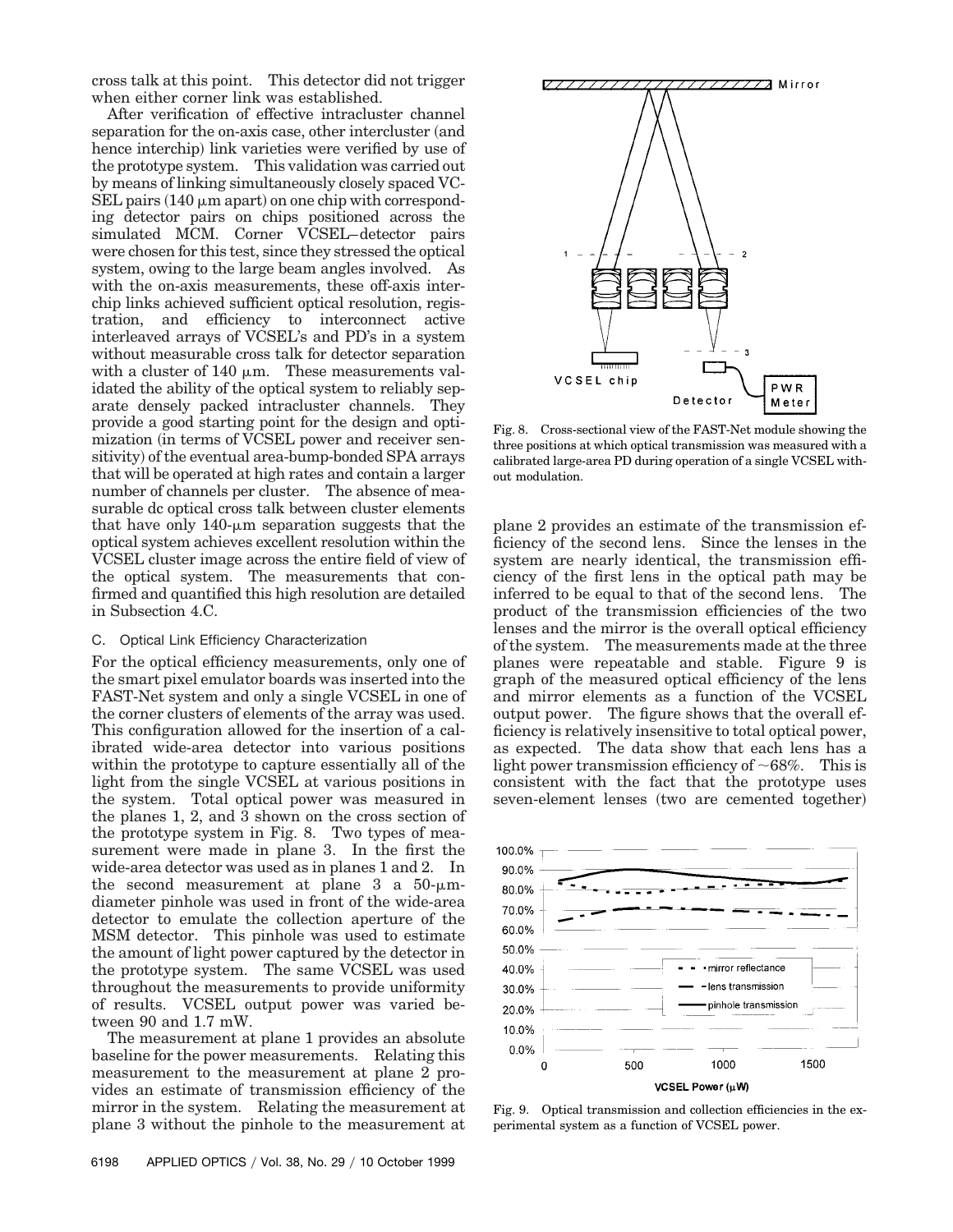and that each lens surface has  $\sim 97\%$  transmission, which is typical for a non-AR-coated glass–air interface. The average mirror reflection efficiency is  $\sim$ 82%; with the losses assumed to be due to absorption and transmission, since the mirror was not designed for the wavelength of interest. The overall optical efficiency for the FAST-Net prototype is therefore estimated from these measurements to be  $(0.68)^2(0.82) = 0.38.$ 

Relating the measurements made at plane 3 with, and without, the pinhole present in front of the widearea detector shows that approximately 86% of light that reaches plane 3 is collected within the circular  $50$ - $\mu$ m-diameter pinhole. The variations in this measurement with VCSEL power are shown in Fig. 9. This result is an indirect proof that the relevant aberrations of the optical system are so small that their effect on the overall light budget is of a secondary nature for the element sizes used in the prototype.

Since the PD's are square, with a collection area of  $50 \mu m \times 50 \mu m$ , they will actually collect somewhat more of the incident light than the circular pinhole used for the measurements. If the incident VCSEL spot is assumed to have a Gaussian intensity profile that is centered on the detector, then calculations show that a square PD could collect  $\sim$ 91% of the light incident at its location. This result confirms the favorable channel separation results reported in Subsection 4.B. It also shows that cross talk should not present a problem in the system, owing to the high confinement of light energy in the PD plane.

#### D. Optical Cross-Talk Analysis

To determine the worst-case cross talk expected in the FAST-Net prototype, a typical detector array was analyzed in terms of the cross talk. If a regular grid of  $50$ - $\mu$ m detectors is assumed, and if the array is illuminated with an identically spaced grid of laser beams with Gaussian profiles, then the expected cross talk can be calculated as a function of the detector spacing and the misregistration of the VCSEL–detector arrays. The previous pinhole measurements showed that the diameter of the incident light beam at the detector plane was approximately 50  $\mu$ m. Assuming that all eight detectors adjacent to the central one were illuminated with their respective identical VCSEL's, while the central one was not illuminated, the overall light intensity that spilled over to the central detector was calculated. This corresponds to the worst-case scenario for cross talk. Dividing this integrated cross talk by the signal power (i.e., the power that the central detector collected with only its corresponding VCSEL on but with all other VCSEL's off) normalizes this cross talk. Figure  $10(a)$  shows the dependence of the normalized cross talk on the spacing of the detector grid. In the extreme case of square detectors with a unity fill factor (i.e., spaced at their width) the normalized cross talk is  $\sim 0.1$ . As the detector spacing is increased, the cross-talk level decreases. Detectors spaced at  $140 \mu m$  achieve a normalized cross talk of  $\sim$ 7  $\times$  10<sup>-20</sup>. In fact, even at a detector spacing of



Fig. 10. (a) Plot of calculated normalized cross talk as a function of spacing between square  $50$ - $\mu$ m detectors; (b) Plot of calculated normalized cross talk as a function of an offset in the position of the image of the VCSEL array. The three curves represent 50-, 100-, and  $140$ - $\mu$ m detector spacings, respectively.

100  $\mu$ m, the normalized cross talk is negligible. These calculations are consistent with the measurements made on the two detector clusters of the experimental setup, which showed no measurable optical cross talk.

Misregistration of the VCSEL array image will affect the cross talk. Figure  $10(b)$  depicts the effect on normalized cross talk when the VCSEL array image is spatially offset. The results are shown for three different detector spacings. In this case the abscissa represents a simultaneously offset error in both the *x* and the *y* directions. For example, a registration error of 10  $\mu$ m in the figure corresponds to  $\sim$ 14  $\mu$ m of displacement along the diagonal. If the  $50-\mu m$  detectors are directly adjacent (i.e., unity fill factor) the normalized cross talk is high but relatively insensitive to registration error. However, for detector spacings of  $140 \mu m$  the normalized cross talk is small even for the registration errors of the order of tens of micrometers. Similarly, the calculations for detector spacing of 100  $\mu$ m also show that cross talk remains negligible across this range.